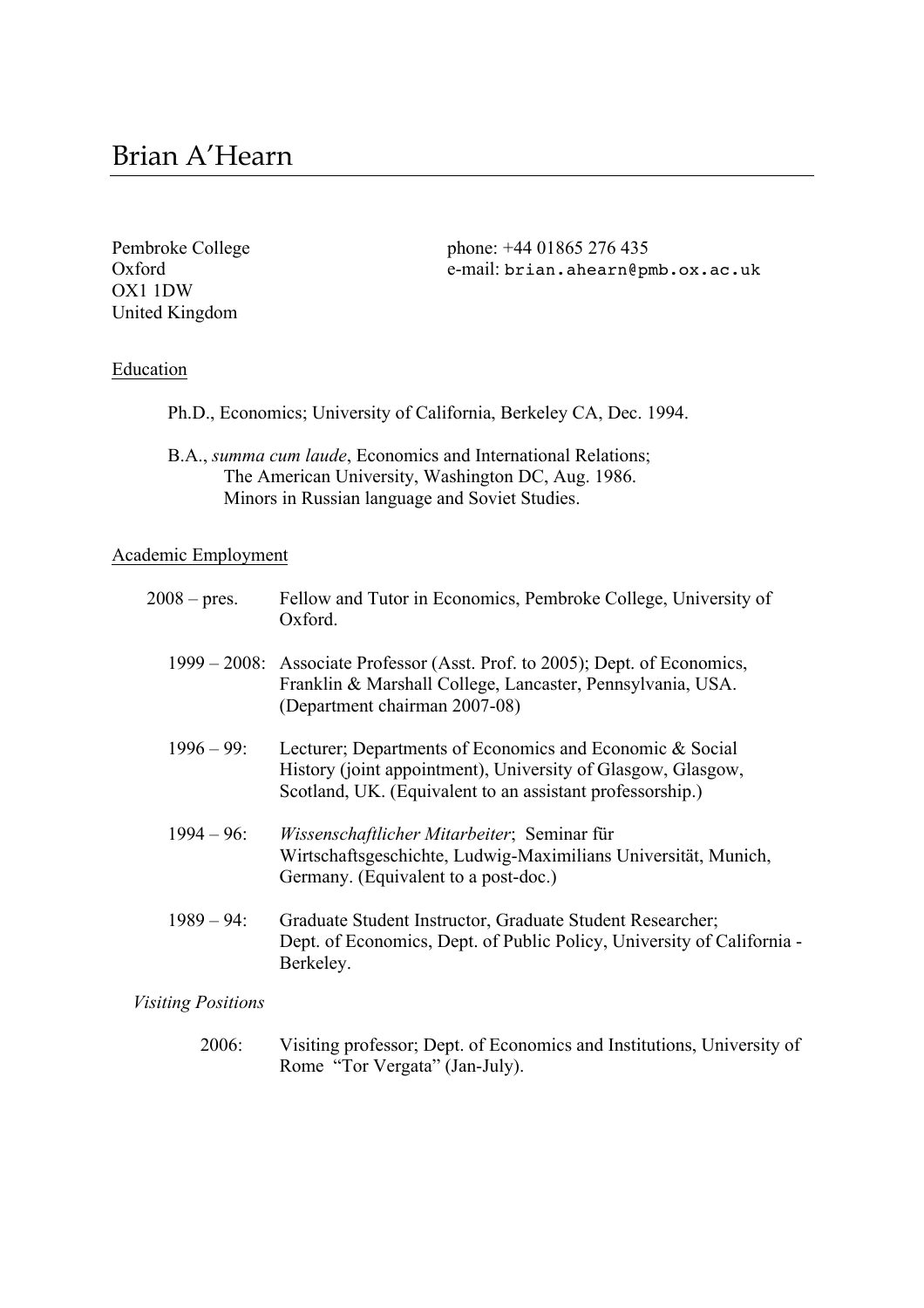#### Publications and papers

#### *Journal Articles*

- "Quantifying Quantitative Literacy: Age Heaping and the History of Human Capital," *Journal of Economic History*, vol. 69, no. 4 (2009). With Jörg Baten and Dorothee Crayen,
- "Height and the Normal Distribution: Evidence from Italian Military Data," *Demography*, vol. 46, no. 1 (2009). With Franco Peracchi and Giovanni Vecchi.
- "Russian Living Standards Under the Tsars: Anthropometric Evidence from the Volga," *Journal of Economic History*, vol. 68, no. 3 (2008), pp. 900-929. With Boris Mironov.
- "Remapping Italy's Path to the 19th Century: Anthropometric Signposts", *Journal of European Economic History*, vol. 35, no. 2 (2006), pp. 349-392.
- "Finance-led Divergence in the Regions of Italy," *Financial History Review*, vol. 12, no. 1 (2005), pp. 7-41.
- "A Restricted Maximum Likelihood Estimator for Historical Height Samples," *Economics and Human Biology*, vol. 2, no. 1 (March 2004), pp. 5-19.
- "Il benessere dell'Italia settentrionale nel secolo e mezzo precedente l'unità," *Rivista di Storia Economica*, vol. XIX, no. 3 (December 2003), pp. 297-314.
- "Anthropometric Evidence on Living Standards in Northern Italy, 1730-1860," *Journal of Economic History*, vol. 63, no. 2 (June 2003), pp. 351-381.
- "More International Evidence on the Historical Properties of Business Cycles," *Journal of Monetary Economics*, vol. 47 (2001), pp 321-346, with U. Woitek.
- "Could Southern Italians Cooperate? *Banche Popolari* in the *Mezzogiorno*," *Journal of Economic History*, vol. 60, no. 1 (March 2000). pp 67-93.
- "Institutions, Externalities, and Economic Growth in Southern Italy: Evidence from the Cotton Textile Industry, 1861-1914," *Economic History Review*, vol. LI, no. 4 (November 1998). pp 734-762.

#### *Chapters in Edited Volumes*

- "The Anthropometric History of the Mediterranean World," in *The Oxford Handbook of Economics and Human Biology*, J. Komlos ed. (Oxford: Oxford University Press, forthcoming).
- "Education," Ch. 5; "Height," Ch. 2, in *A History of Living Standards in Italy, 1861- 2011*, G. Vecchi, ed. (Oxford: Oxford University Press, forthcoming). With G.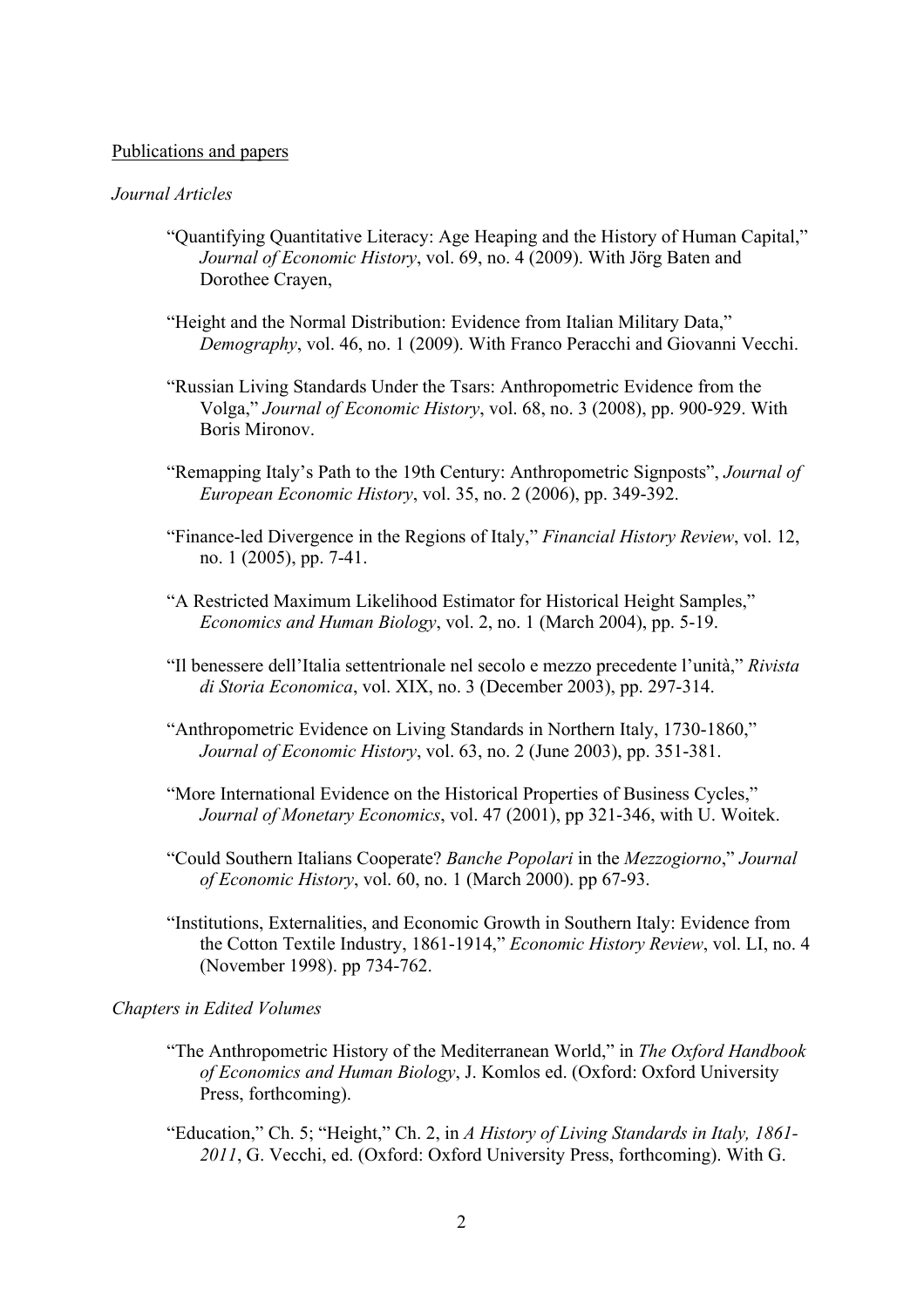Vecchi. These are expanded and revised versions of the Italian language chapters cited below.

- "The British industrial revolution in a European mirror," Ch. 1 in *The Cambridge Economic History of Modern Britain*, R. Floud, J. Humphries and P. Johnson, eds. (Cambridge, Cambridge University Press, 2014), vol. 1 pp. 1-52.
- "Regional Disparities: Internal Geography and External Trade," Ch. 21 in *Oxford Handbook of the Italian Economy, 1861-2011*, G. Toniolo, ed. (Oxford: Oxford University Press, 2012). With T. Venables.
- "Statura," Ch. 2; "Istruzione," Ch. 5 in *In Ricchezza e povertà. Il benessere degli italiani dall'Unità a oggi*, G. Vecchi, ed. (Bologna: Il Mulino, 2011). With G. Vecchi.
- "The Antebellum Puzzle Revisited: A New Look at the Physical Stature of Union Army Recruits during the Civil War," in *Studies on the Biological Standard of Living in Comparative Perspective*, J. Komlos and J. Baten, eds. (Stuttgart: Franz Steiner Verlag, 1998) pp. 250-267.

*Book reviews, comments, translations, etc.*

- "Comments on Accominotti, Koudjis, and Zeitz," *Journal of Economic History*, vol. 72, no. 2 (2012), pp. 493-97.
- "The Reinterpretation of Italian Economic History, by Stefano Fenoaltea," *Journal of Economic History*, vol. 72 no. 4 (Dec. 2012), pp. 1104-6, and EH.net, 12 July 2012.
- "Historical anthropometrics: goals, biological foundations, methodology," Ch. 2 in *The Standard of Living and Revolutions in Russia, 1700-1917*, by Boris Mironov (London: Routledge, 2012), pp. 17-45. Translated from the Russian.
- *Von der Autarkie zum Wirtschaftswunder: Wirtschaftspolitik und industrieller Wandel in Italien 1935-1963*, by Rolf Petri. *Journal of Economic History,* v. 63, no. 1 (March 2003), pp. 261-62.
- *The Growth of the Italian Economy 1820-1960*, by Jon Cohen and Giovanni Federico. EH.net, Sept. 2002.
- *Italian Industrialists from Liberalism to Fascism*, by Franklin Adler. *Journal of Economic History*, v. 57 n. 4 (Dec. 1997), pp. 736-38.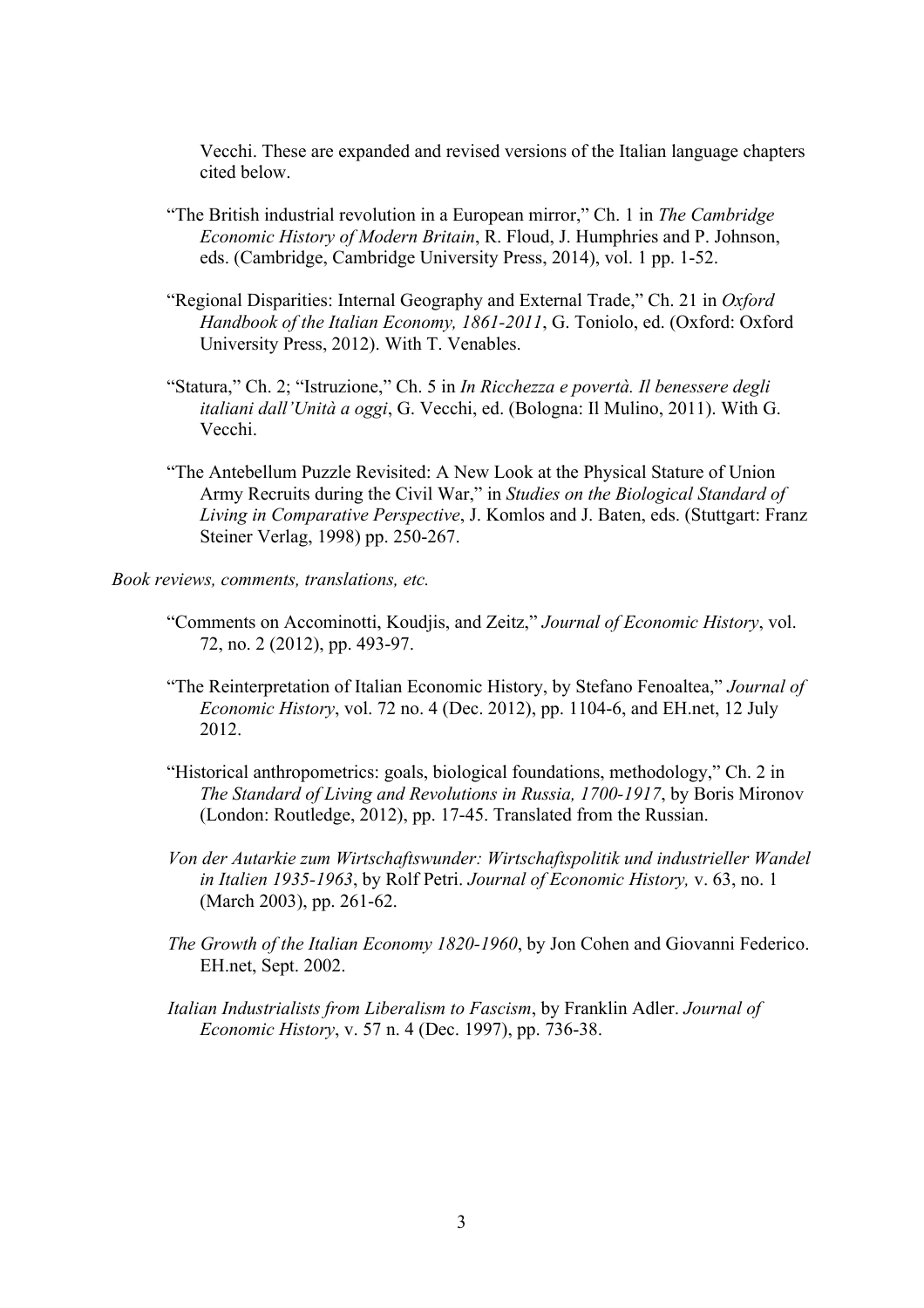#### Awards and External Grants

2005 Italian Fulbright Commission senior researcher grant no. 5318, awarded to support visiting the University of Rome "Tor Vergata," Department of Economics and Institutions, during the 2005-06 academic year.

2005 University of Rome "Tor Vergata" visiting scholar grant.

2003 National Endowment for the Humanities summer seminar fellowship, American Academy of Rome.

1999 T.S. Ashton Prize for the best article submitted to the *Economic History Review* by a scholar under 35 during the biennium 1998-99.

## Research Interests

Causes and distributional consequences of long run economic growth in Europe, particularly Italy: institutions and political economy, human capital and education, technology, banking, the economy of cities and economic geography, anthropometrics, living standards and inequality.

*Current projects*:

The Political Economy of Primary Education in Liberal Italy

Age Heaping and Human Capital in 19<sup>th</sup>-century Italy

## Teaching at Oxford

Tutorials and examining: Introductory Micro- and Macroeconomics, Macroeconomics, British Economic History since 1870, Economics of Developing Countries, Industrialization in Britain and France 1750-1870.

Lecturing: Approaches to History, Industrialization in Britain and France 1750-1870.

Graduate supervision and examining; MSc, MPhil and DPhil in economic history, DPhil in economics. Economics DPhil student Ferdinando Giugliano, 2011 thesis title "Industrial Policy and Productivity Growth in Fascist Italy".

## Other Professional Activities

Referee for *Journal of Economic History*, *Economic History Review*, *Explorations in Economic History, European Review of Economic History*, *Journal of International Economics*, *Journal of Institutional and Theoretical Economics*, *Scottish Journal of*